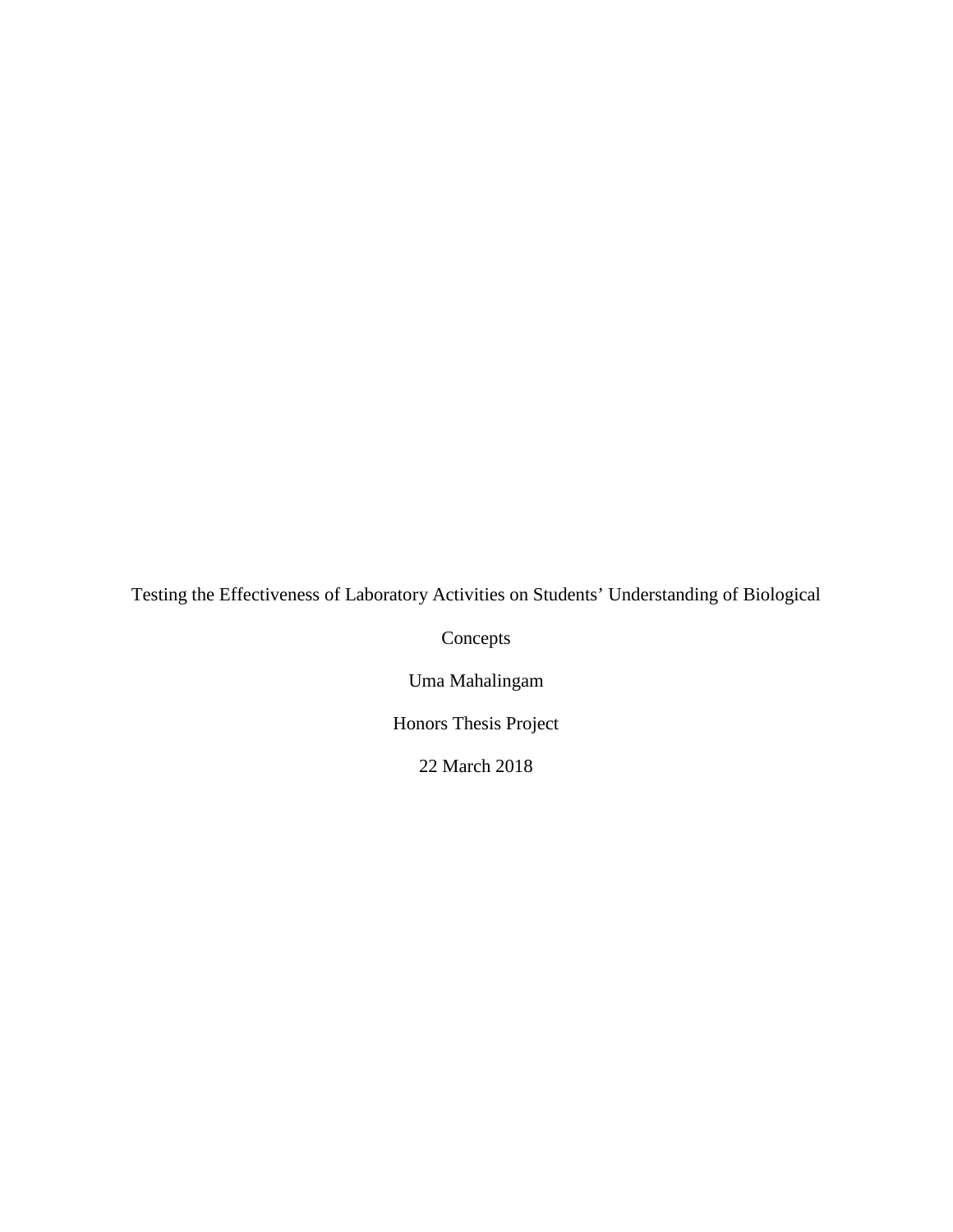### **Introduction**:

Created in 1980, Howard Gardner's Theory of Multiple Intelligences has firmly rooted itself in the belief that "human cognitive competence is better described in terms of a set of abilities, talents, or mental skills, [called] *intelligences"*<sup>1</sup> . While individuals may illustrate each of these abilities, talents, or mental skills to an extent, no two people exhibit the same exact combination of intelligences<sup>2</sup>. Gardner has based each intelligence off of commonalities between all individuals, like sensitivity to sound and ability to speak a language. Linguistic, logical-mathematical, musical, spatial, bodily-kinesthetic, interpersonal, intrapersonal, and naturalist intelligences describe the different intelligences with which people learn<sup>2</sup>. A few years after proposing these intelligences, Gardner added two more, the existential and pedagogical intelligences. The existential intelligence is known as the intelligence of asking big questions, while the pedagogical intelligence focuses on the ways in which humans are able to relay information, such as knowledge or skills, to others  $3$ . Being aware of the intelligences one possesses and utilizing them as mechanisms to learn new material, can be incredibly beneficial, especially in the classroom.

Gardner's Theory of Multiple Intelligences has a very crucial role in the classroom. Students learn in a variety of ways, and teachers should teach content with innovative ways which allow opportunities for all learners to excel. For example, a teacher might have a student in his/her class who learns best by reading, exhibiting the linguistic intelligence. In the same class, another student might struggle to read, but might learn better by hearing pitches and singing along with a song, which exhibits the musical intelligence. At the same time, if a child is good at one thing, it does not mean that the child will be good at other things  $2$ . Therefore, by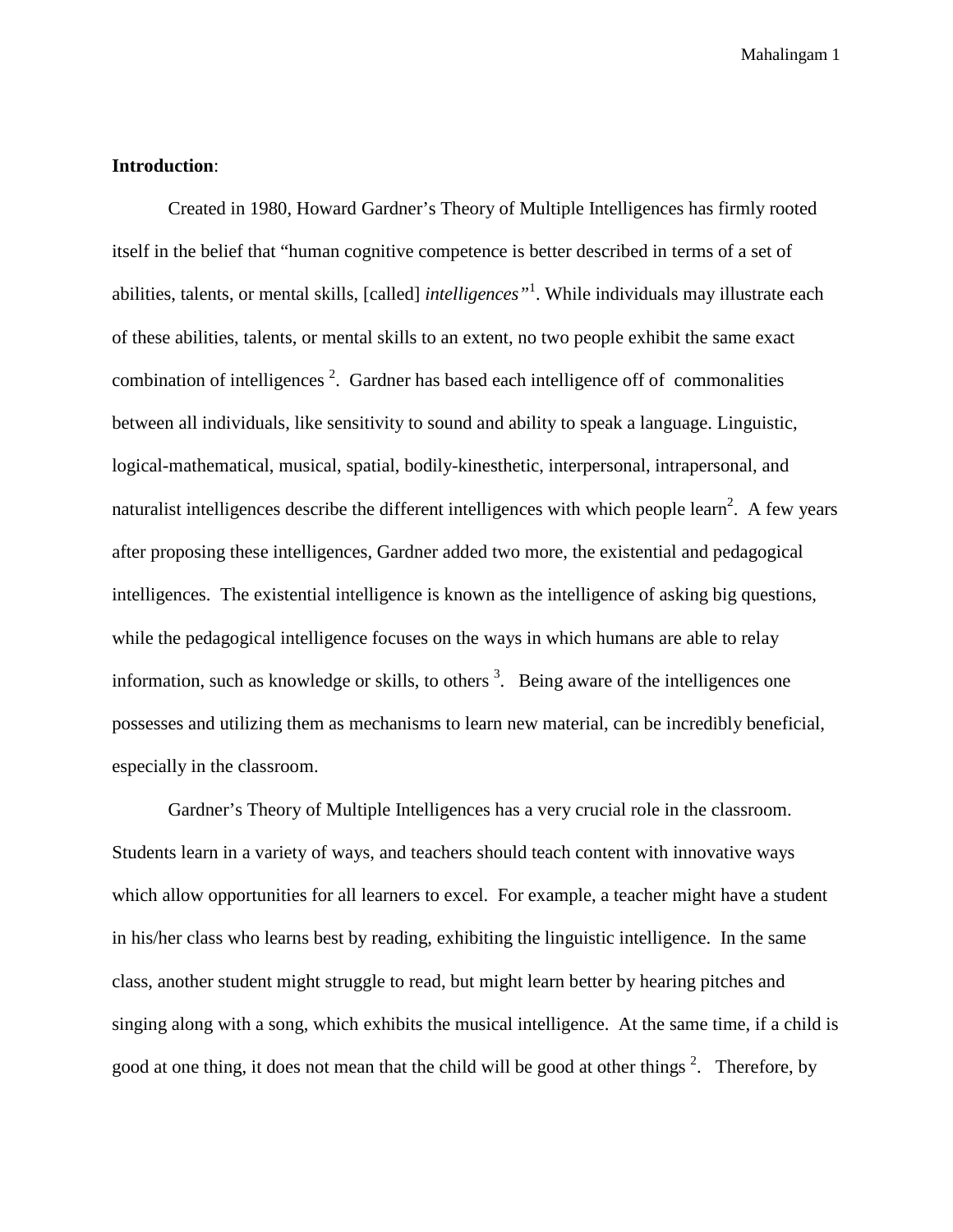individualizing teaching, learning, and assessing as much as possible, teachers can be better able to gage what each student is capable of and how much each student has learned  $4$ . By finding ways to allow each student to utilize their dominant intelligence as a mechanism to understand content, teachers can effectively ensure that all of their students are learning.

The purpose of this study was to determine whether the facilitation of laboratory activities, which involve the interpersonal, intrapersonal, naturalist, logical-mathematical, and bodily-kinesthetic intelligences, help students learn biological concepts. An experiment was conducted with juniors and seniors enrolled in an Advanced Placement (AP) Biology class in high school. The topic to be explored by students in this experiment focused on Charles Darwin's research with finches in the Galapagos Islands. The experiment consisted of three groups of students with one exposed to a lecture, another exposed to a laboratory based activity, and the last group exposed to both a lecture and laboratory based activity. The same assessment was given to all three groups to determine whether the laboratory based activities enhanced students' understanding of the material.

### **Materials & Methods**:

The experiment was conducted over the course of two days. Nine AP Biology students, comprised of juniors and seniors, volunteered as participants. Three students were placed in each of the following groups: Group 1: Lecture, Group 2: Lab, Group 3: Lecture & Lab. Groups were determined by students' availability, leading to random assignments of students. At the end of each session, students in each group independently took an assessment. Each student was given the same assessment of six multiple choice questions and two open-ended responses worth a total of 8 points.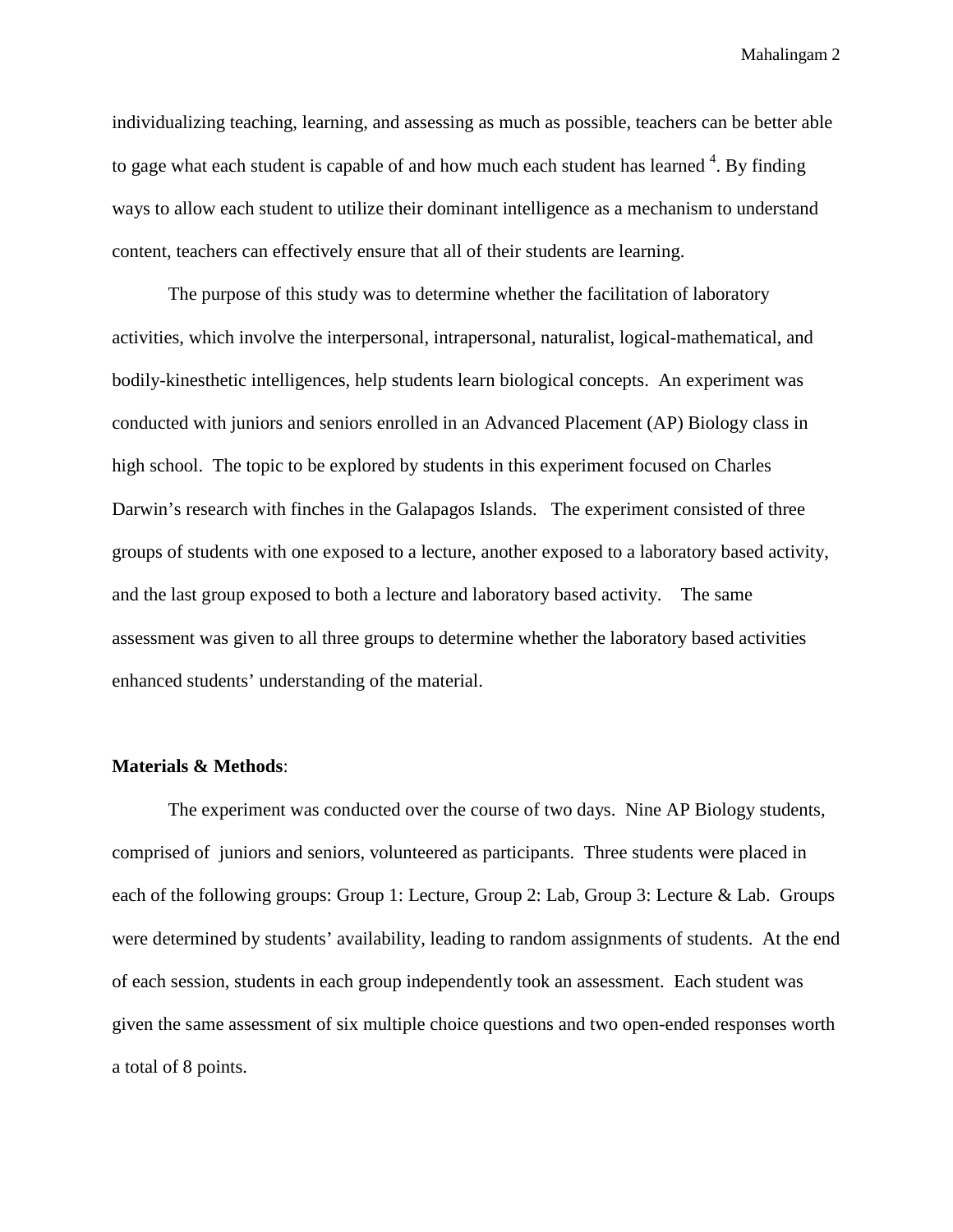

**Figure 1:** Screenshot of PowerPoint slides used to teach students in the lecture session

The PowerPoint, shown in Figure 1**,** created for those listening to the lecture about Charles Darwin and the finches he studied in the Galapagos Islands was based off the information from Chapter 22 of their AP textbook  $5$ . During the lecture sessions, I presented the PowerPoint slides while asking questions along the way to check for understanding. By doing so, I addressed learners who might have exhibited the linguistic intelligence by orally and visually communicating information. After going through the slides, I gave students the assessment to complete independently, addressing the intrapersonal intelligence. The naturalist intelligence was required throughout as students needed to be able to connect Darwin's work with the Galapagos finches to the big idea of Natural Selection.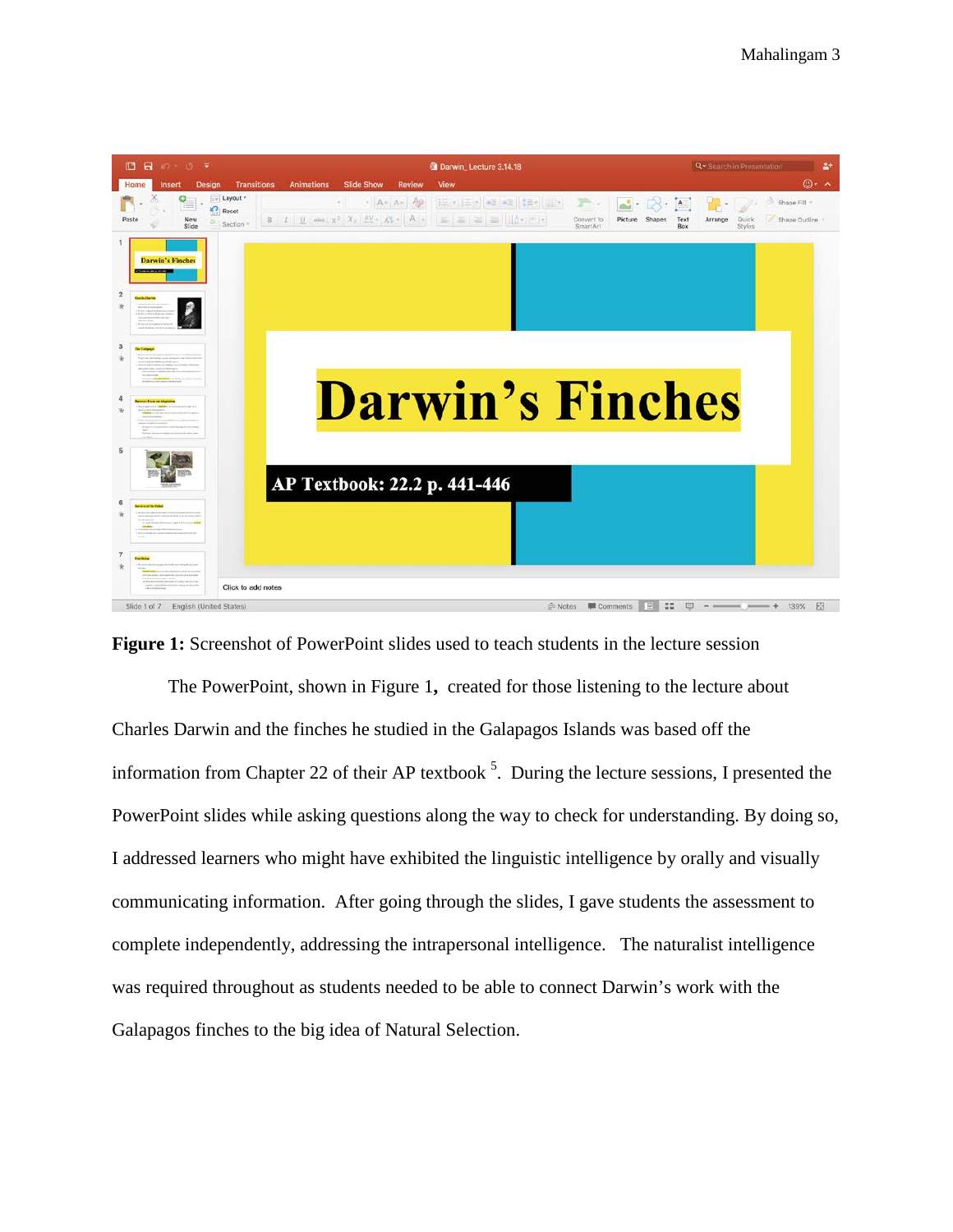

**Figure 2:** "Investigating Bird Beak Adaptations Lab Activity" Set-Up

The lab activity utilized for those participating in the lab sessions was from a kit called, "Investigating Bird Beak Adaptations Lab Activity", shown in Figure  $2<sup>6</sup>$ . The kit provided the procedure along with all of the supplies needed for the activity. Each lab table represented an "island" in the Galapagos, and students had to go from one island to the next to determine which beak would be best at obtaining the food source. By working as a group and traveling together, learners exhibited the interpersonal intelligence. The food source for "Island #1" was aquatic vegetation, represented by pieces of cork floating in water. The food source for "Island #2" was worms, represented by cut pipe-cleaners buried in moist soil. The food source for "Island #3" was seeds, represented with sunflower seeds that would need to be crushed. The food source for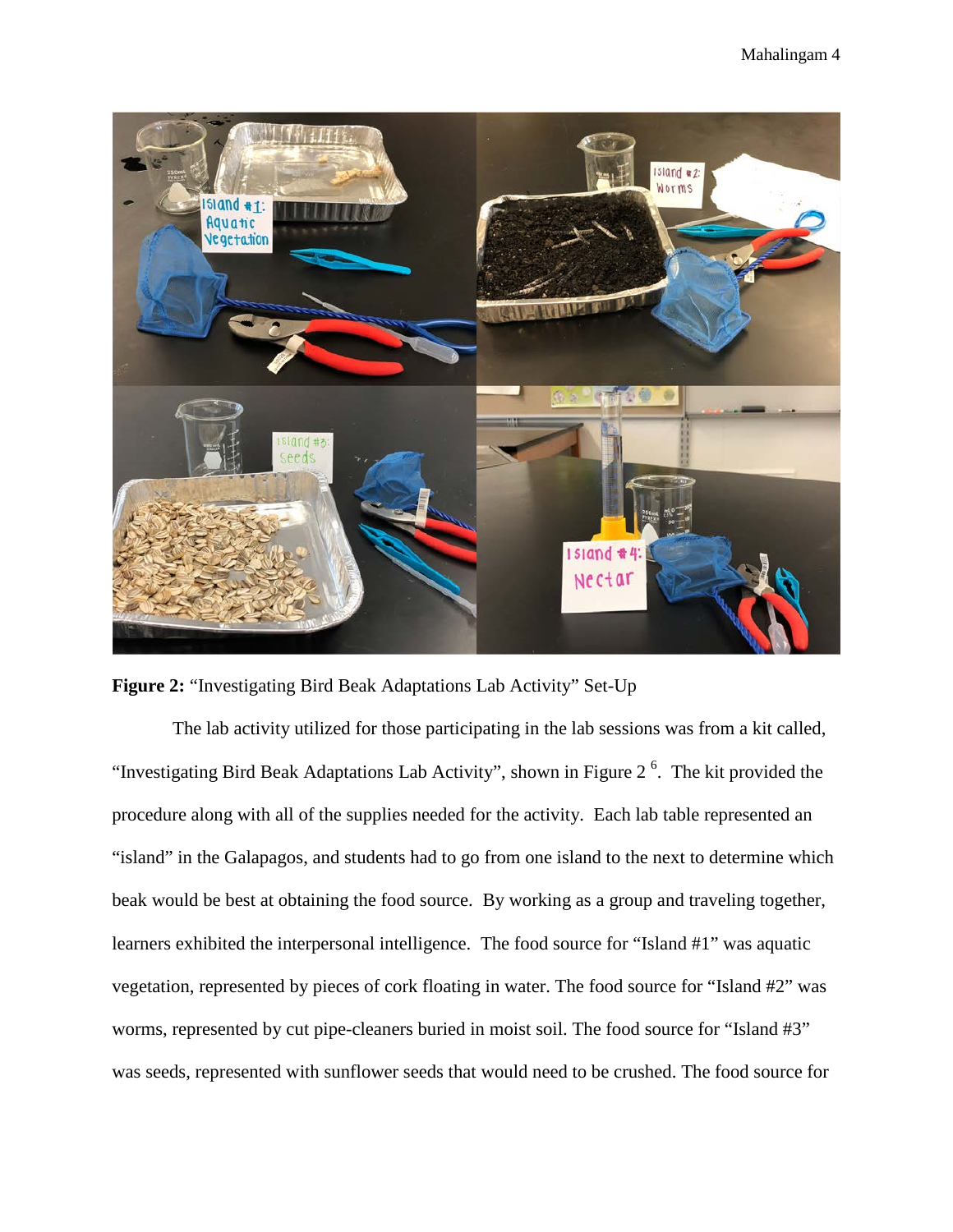"Island #4" was nectar, represented by water (nectar) in a graduated cylinder (plant). At each "island", students had to use each "beak", represented by the dip net, the pliers, the pipette, and the tweezers, to obtain the food source. Students had fifteen seconds at each island to try each "beak" using only one hand, totaling one minute at each "island". Afterwards, students had to determine which "beak" was best at obtaining the food source on that particular "island" by counting the pieces of food, addressing the logical-mathematical intelligence. When facilitating the activity, I allowed students to read the background information independently, addressing the intrapersonal intelligence. I then asked some basic questions to check for understanding. Afterwards, I moved with students from one "island" to the next, timing them as they used "beak" after "beak". After completing the lab activity, students completed the assessment independently, addressing the intrapersonal intelligence. The whole lab activity itself addressed the naturalist intelligence as students had to determine which "beak" would work best for the food source on each "island". In addition, since the activity had a tactile component, it appealed to bodily-kinesthetic learners.

Students in Group 3: Lecture & Lab listened to the same lecture first. They then participated in the same lab activity and then completed the assessment. Students in Group 3: Lecture & Lab had an advantage as the implementation of different instructional strategies, such as lecturing and doing a lab activity, addressed the majority of the intelligences. As a result, they should have obtained the highest scores on the assessment because linguistic, interpersonal, intrapersonal, naturalist, logical-mathematical, and bodily-kinesthetic learners all had opportunities to learn using their dominant intelligence.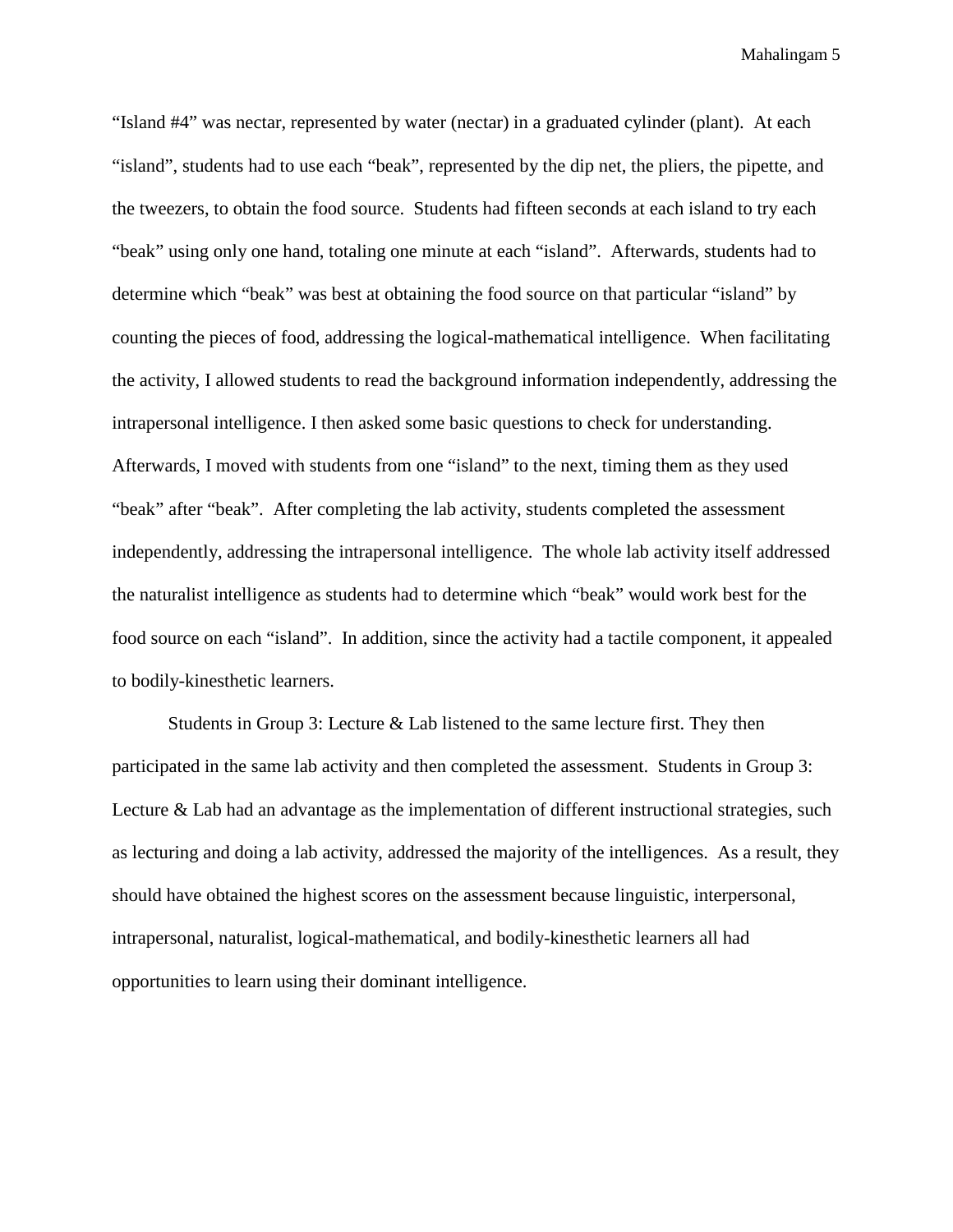# **Data**:

# **Table 1: Assessment scores of Students A, B, C after participating in just lecture session**

| <b>Student A</b> (senior)<br>Group 1: Lecture | <b>Student B</b> ( <i>junior</i> ) | <b>Student C</b> (senior) |
|-----------------------------------------------|------------------------------------|---------------------------|
| <b>Assessment Score</b>                       |                                    |                           |

**Average Score: 7.5**

### **Table 2: Assessment scores of Students D, E, F after participating in just lab session**

| Group 2: Lab            | <b>Student D</b> (senior) | <b>Student E</b> (senior) | <b>Student F</b> (senior) |
|-------------------------|---------------------------|---------------------------|---------------------------|
| <b>Assessment Score</b> | 7.25                      | 7.25                      | 7.75                      |

**Average Score: 7.417**

# **Table 3: Assessment scores of Students G, H, I after participating in both lecture & lab sessions**

| Group 3: Lecture $\&$<br>Lab | <b>Student G</b> ( <i>junior</i> ) | <b>Student H</b> ( <i>junior</i> ) | <b>Student I</b> ( <i>junior</i> ) |
|------------------------------|------------------------------------|------------------------------------|------------------------------------|
| <b>Assessment Score</b>      | 7.25                               |                                    |                                    |

**Average Score: 7.25**

# **Table 4: Calculation of Statistical Significance through T-Tests**

|                                             | <b>P-Value</b> |
|---------------------------------------------|----------------|
| Group 1: Lecture vs. Group 2: Lab           | 0.817787       |
| Group 2: Lab vs. Group 3: Lecture & Lab     | 0.492572       |
| Group 1: Lecture vs. Group 2: Lecture & Lab | 0.496055       |

# **Results:**

Table 1 records the scores of Students A, B, and C who participated in the lecture session only, averaging 7.5 points. Table 2 records the scores of Students D, E, and F who participated in the lab session only, averaging 7.417 points. Table 3 records the scores of Students G, H, and I who participated in both the lecture and laboratory sessions, averaging 7.25 points between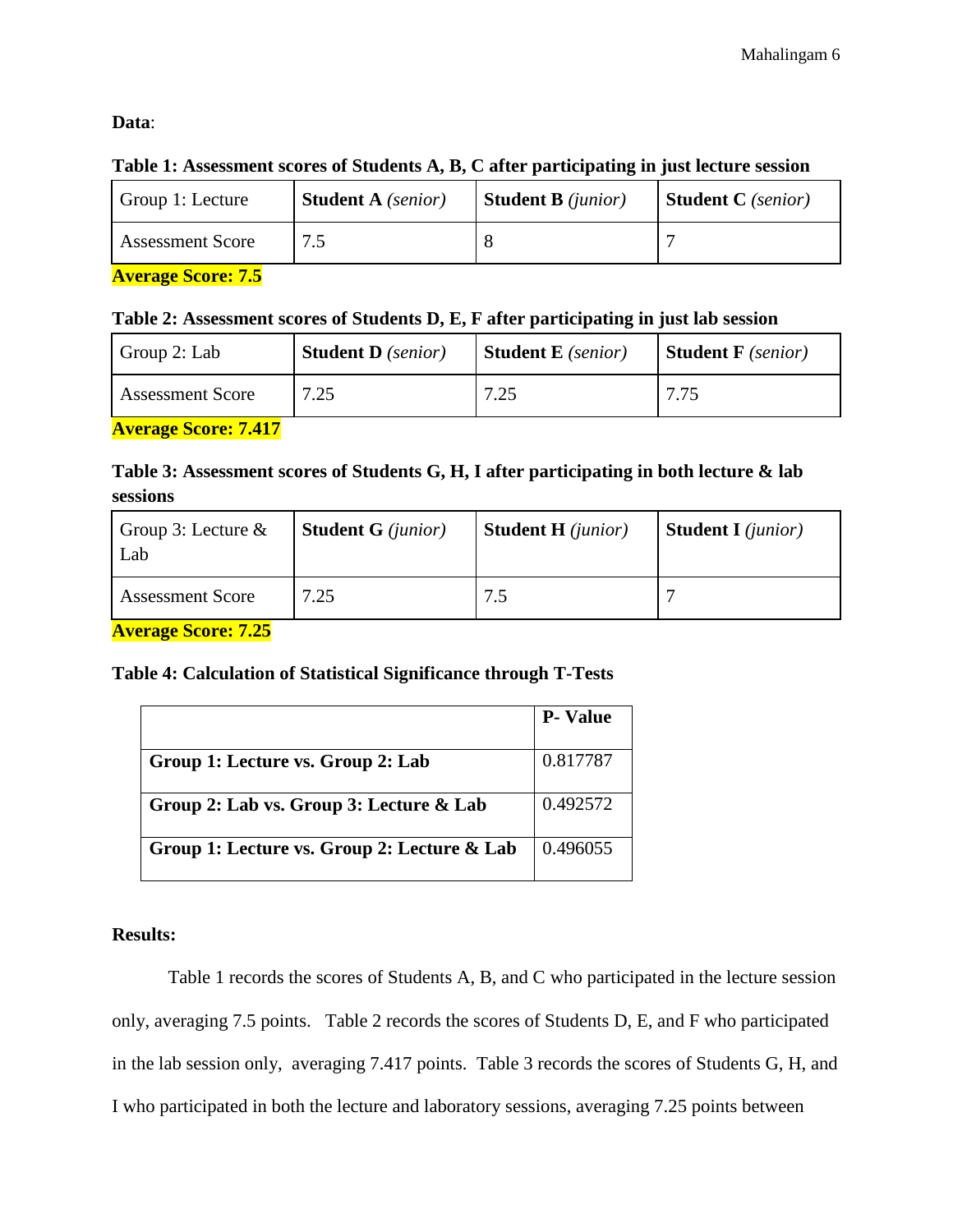these three students. Table 4 shows the p-values calculated through three t-tests. The p-values suggest that none of the values, since they are not less than 0.05, are statistically significant.

#### **Discussion**:

According to Howard Gardner's Theory of Multiple Intelligences, Group 3: Lecture & Lab, including Students G, H, and I, should have obtained the highest scores as both lecture and lab sessions would have appealed to learners exhibiting various intelligences. However, there were many factors that could have influenced the data collection of this experiment. Due to the recent snow days and delayed openings as a result of winter weather, I fell behind with my original plan of conducting the experiment earlier. Consequently, I wrote a letter to my cooperating teacher's AP Biology students to give them an overview of the experiment and ask for participation. After reading the letter, out of seventeen students, twelve expressed interest. However, out of the twelve, only nine shared availability with others. As a result, I had to divide those nine students into groups of three based on their availability, rather than their academic ability.

To begin with, I was faced with a pool of AP students, all of whom are on the same, accelerated academic path. Grouping them randomly based on their availability, rather than basing it off of their academic performance in my cooperating teacher's AP course or off of their dominant intelligence(s), was a factor that probably led to some groups performing better than others. To improve this experiment, I would give students an assessment for them to determine what type of intelligence is their most dominant, like those that I have taken in my teacher education courses at Ramapo. From there, I would group students, either in homogeneous or heterogeneous groups, based on their intelligences. This way, there would be more of a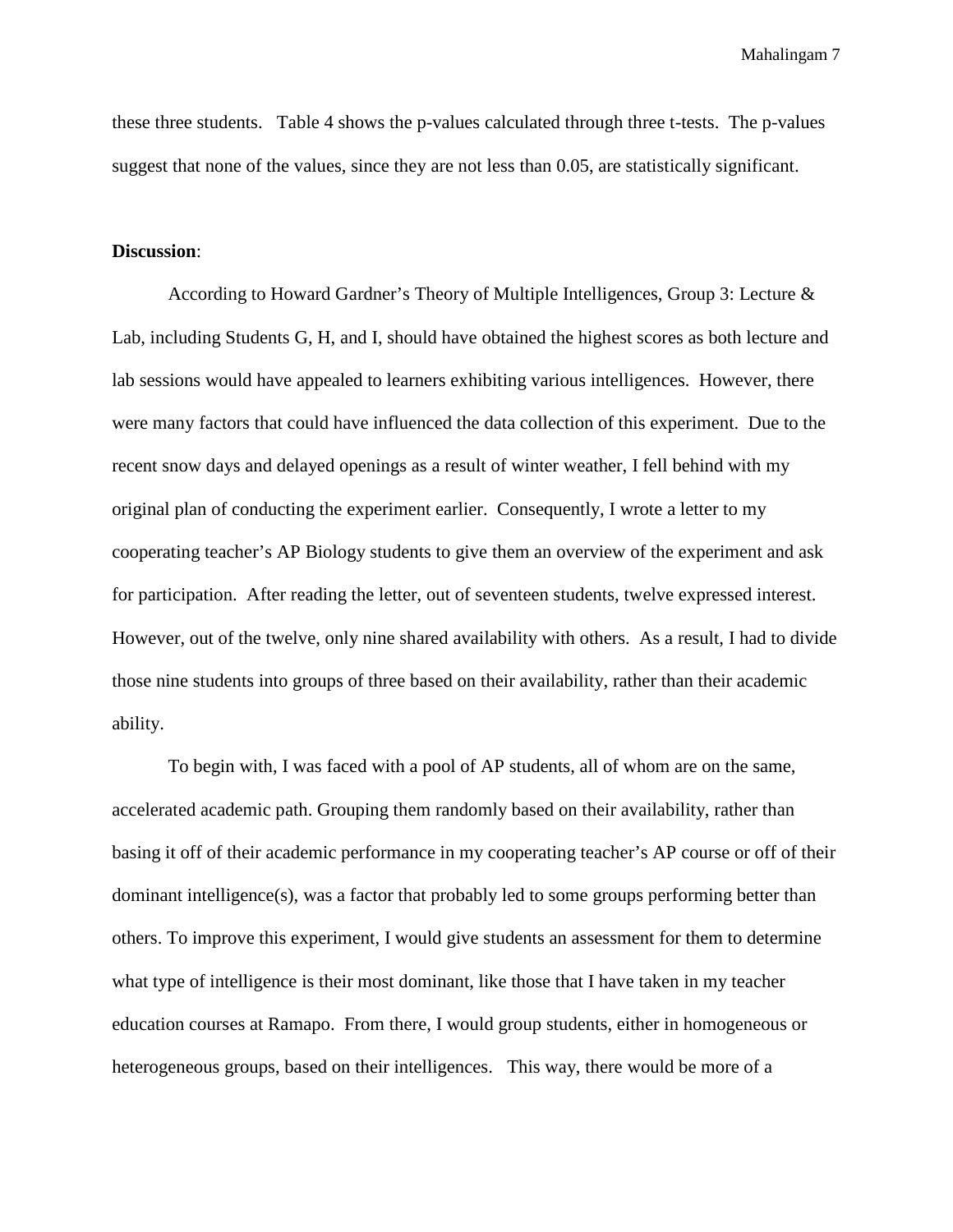correlation between the instructional strategy used, the learners' dominant intelligences, and their assessment scores.

Grouping students based on their availability led to an unequal distribution of juniors and seniors in each group, as well. Two students in Group 1: Lecture, Students A and C, were seniors while Student B was a junior. Students D, E, and F in Group 2: Lab were all seniors, while Students G, H, and I in Group 3: Lecture & Lab were all juniors. Perhaps the juniors who participated were not as prepared academically as the seniors, who have had an additional year of schooling, explaining why Group 3: Lecture & Lab had the lowest scores. To improve this experiment, I would try to work with just juniors or seniors so that I could collect data from participants at even more similar academic levels.

Another factor that could have skewed the data is the fact that I had a smaller sample size of only nine participants for my experiment. Although there was an even split with three students in each group, having more participants would have generated more data. To improve this experiment, I would try to have a total of 60 students with 20 in each group. With more data, it is likely that a clearer correlation could be determined between the instructional strategy, the learners' dominant intelligences, and their assessment scores

While facilitating the experiment, I learned very quickly that the nine students who participated already had a fair amount of prior knowledge about Charles Darwin and his research with the Galapagos finches. Because they already knew a lot about the topic, it gave them an advantage when taking the assessment, which was fairly basic to begin with. To improve this experiment, I would try to cover a topic that students do not have much prior knowledge about. This way, the assessment would be a clearer indicator of how much students have truly learned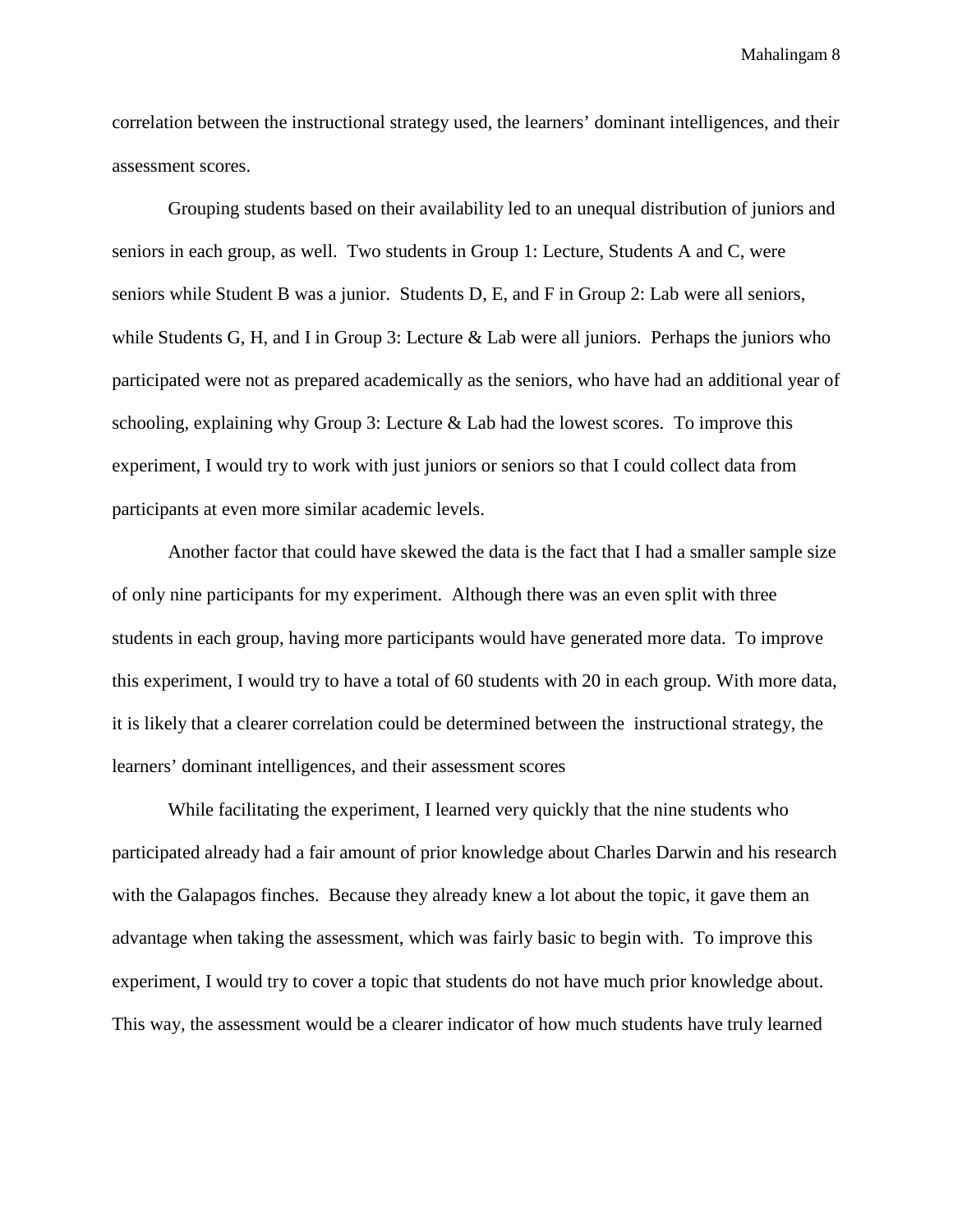and retained, rather than how much they have remembered from previous lessons, classes, activities, etc.

Upon further research, Gardner's Theory of Multiple Intelligences suggests straying away from standard assessments to measure student learning as many students' dominant intelligences are not well captured on a typical, written quiz  $2$ . An educational implication he has proposed, called individuation, refers to the need for educators to "teach individuals in ways that they can learn and we should assess them in a way that allows them to show what they have understood and to apply their knowledge and skills in unfamiliar contexts"<sup>3</sup>. As a result, perhaps an assessment was not the best way to measure student learning. Each assessment included six multiple choice questions and two open-ended questions. I found that students, for the most part, lost the majority of points when it came to writing complete responses for the open-ended questions. Students' responses were often incomplete as they were not written clearly enough to demonstrate their understanding of the topic. Other ways to measure student learning would be by evaluating completed lab reports, long term projects, oral presentations, etc. To improve this experiment, I could vary my assessment approach, like assigning students to orally share what they have learned, as a way to assess how much they have truly learned.

In addition, the assessment I administered was worth a total of eight points. Using such a small point value made it challenging to analyze the average assessment scores of each group. Students would have had to really perform poorly on the assessment to see a noticeable decrease in the average assessment score value. In addition to varying my assessment approach, to improve this experiment, I would make sure that students had opportunities to obtain more points. This way, there would be noticeable differences between the scores they would receive, which could then be analyzed along with the instructional strategy used.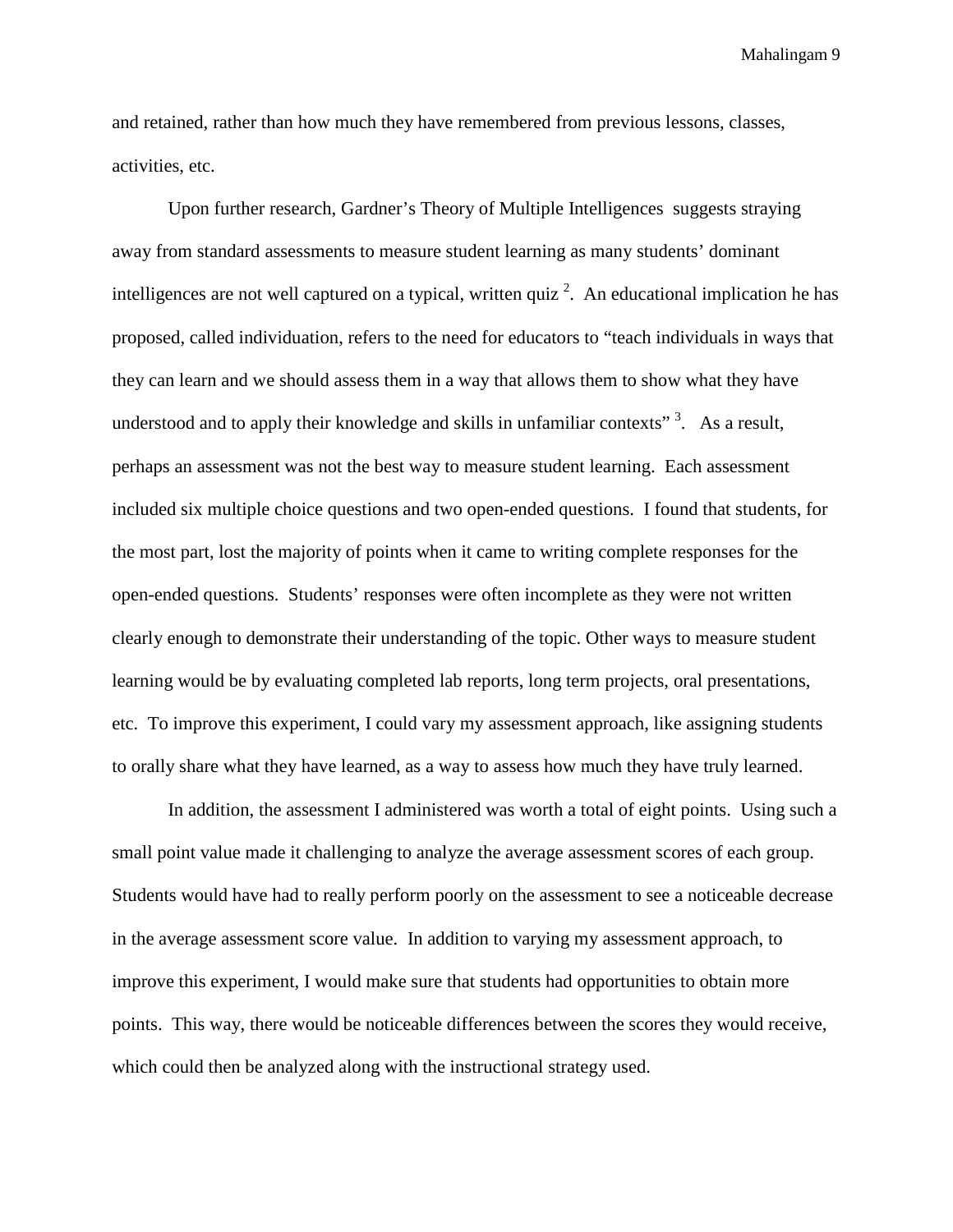Although there were many factors that influenced the data collected from this experiment, I learned a great deal about the importance of implementing various instructional strategies when teaching students. Although Students G, H, and I had the lowest average assessment score out of the three groups, I believe they probably learned the most information. Participating in both the lecture and the lab sessions likely provided these students with more opportunities to utilize their strongest abilities, talents, or mental skills, thus their intelligences, to truly learn the main ideas behind the lesson<sup>3</sup>. Having Students G, H, and I participate in both sessions addressed Gardner's idea of pluralization, or the need for teachers to present material in a variety of ways, catering to each student's dominant intelligence<sup>3</sup>. By listening to the lecture about Darwin and his finches and then participating in a lab activity that simulated how each "island" would require a different "beak", Students G, H, and I probably had a deeper understanding of how the finches beaks were adapted to the food source they had on their island

If I had the opportunity to redo this experiment, I would be sure to eliminate the factors that influenced the data I collected. With an improved experiment, I would hope to see a stronger correlation between the idea that lab activities help reinforce content that students have learned through more traditional, teaching methods like lecturing. The data would likely show that as a teacher, addressing different learners and their strengths, thus acknowledging a variety of the intelligences from Howard Gardner's Theory of Multiple Intelligences, is crucial to students' ability to learn and retain content.